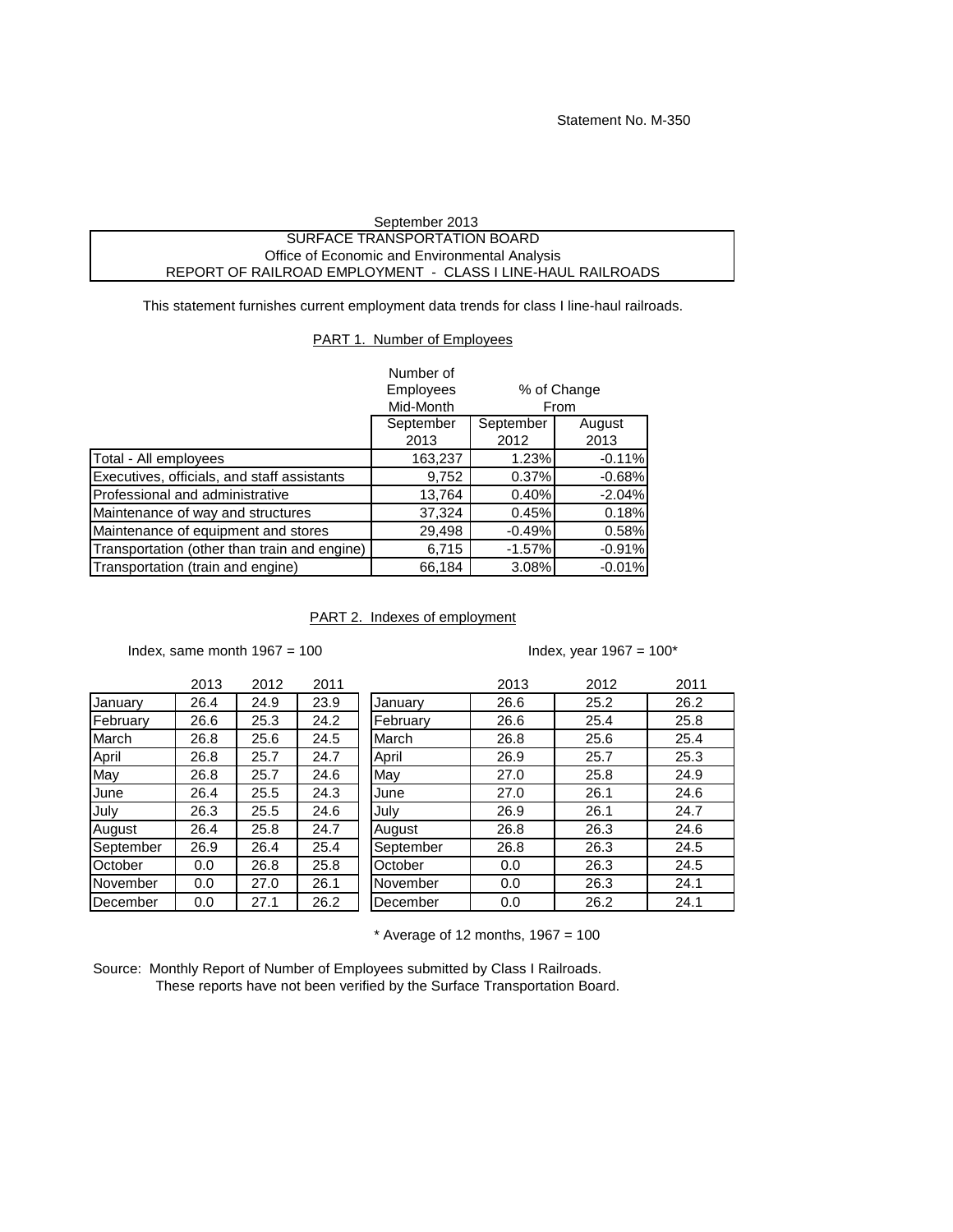|                                      | EMPLOYEES BY COMPANY AND JOB DESCRIPTION |                                                                                 |                                                      |                                                                |                                                           |                                                          |                                                      |                                    |
|--------------------------------------|------------------------------------------|---------------------------------------------------------------------------------|------------------------------------------------------|----------------------------------------------------------------|-----------------------------------------------------------|----------------------------------------------------------|------------------------------------------------------|------------------------------------|
| <b>CARRIER</b><br>September 2012     |                                          | Executives,<br>Officials,<br>and Staff<br><b>Assistants</b><br>L <sub>100</sub> | Professional<br>and<br><b>Administrative</b><br>L200 | <b>Maintenance</b><br>of Way and<br><b>Structures</b><br>L 300 | <b>Maintenance</b><br>of Equipment<br>and Stores<br>L 400 | Transportation<br>(Other Than<br>Train & Engine)<br>L500 | <b>Transportation</b><br>(Train &<br>Engine)<br>L600 | TOTAL                              |
| <b>BNSF</b><br><b>CSX</b><br>CN/GT C | 130500<br>121500<br>114900               | 1,817<br>1,329<br>316<br>(Includes all CN US Operations)                        | 3.991<br>2.986<br>630                                | 9,277<br>6,535<br>1,907                                        | 7,583<br>4,817<br>837                                     | 1,793<br>1,559<br>386                                    | 18,723<br>10,739<br>2,628                            | 43,184<br>27,965<br>6,704          |
| <b>KCS</b><br><b>NS</b><br>SOO<br>UP | 134500<br>117100<br>137700<br>139400     | 270<br>1.908<br>273<br>3,839                                                    | 404<br>2,446<br>322<br>2,985                         | 525<br>6.292<br>1.175<br>11,613                                | 379<br>6,061<br>482<br>9,339                              | 73<br>1,397<br>204<br>1,303                              | 1.313<br>11,295<br>1.325<br>20,161                   | 2,964<br>29,399<br>3,781<br>49,240 |
| <b>TOTAL</b>                         |                                          | 9,752                                                                           | 13,764                                               | 37,324                                                         | 29,498                                                    | 6,715                                                    | 66,184                                               | 163,237                            |
| <b>NRPC</b>                          | 103000                                   | 1,447                                                                           | 4,793                                                | 3,079                                                          | 4,824                                                     | 2,870                                                    | 3,456                                                | 20,469                             |

|              | <b>September</b> | <b>September</b><br><b>August</b> |               | % Change      |              |  |
|--------------|------------------|-----------------------------------|---------------|---------------|--------------|--|
|              | 2013             | 2012                              | 2013          | Year          | <b>Month</b> |  |
| $L$ 100      | 9,752            | 9,716                             | 9,819         | 0.37%         | $-0.68%$     |  |
| L200         | 13.764           | 13,709                            | 14,050        | 0.40%         | $-2.04%$     |  |
| L300         | 37,324           | 37,156                            | 37,257        | 0.45%         | 0.18%        |  |
| $L$ 400      | 29,498           | 29,644                            | 29,329        | $-0.49%$      | 0.58%        |  |
| L 500        | 6,715            | 6,822                             | 6,777         | $-1.57%$      | $-0.91%$     |  |
| L600         | 66,184           | 64,205                            | 66,188        | 3.08%         | $-0.01%$     |  |
| <b>TOTAL</b> | 163,237          | 161,252                           | 163,420       | 1.23%         | $-0.11%$     |  |
|              |                  | <b>Total Railroad Employees</b>   | Ratio         | Ratio         |              |  |
|              | 1967             |                                   | 2012          | Corresp.      | Average      |  |
|              | <b>Months</b>    |                                   | <b>Months</b> | <b>Months</b> | <b>Month</b> |  |
| January      | 614,766          |                                   | 162,043       | 26.4          | 26.6         |  |
| February     | 610,335          |                                   | 162,228       | 26.6          | 26.6         |  |
| March        | 608,751          |                                   | 163,059       | 26.8          | 26.8         |  |
| April        | 611,136          |                                   | 163,775       | 26.8          | 26.9         |  |
| May          | 613,824          |                                   | 164,249       | 26.8          | 27.0         |  |
| June         | 624,153          |                                   | 164,469       | 26.4          | 27.0         |  |
| July         | 623,096          |                                   | 163,956       | 26.3          | 26.9         |  |
| August       | 619,419          |                                   | 163,420       | 26.4          | 26.8         |  |
| September    | 606,714          |                                   | 163,237       | 26.9          | 26.8         |  |
| October      | 597,271          |                                   | 0             | 0.0           | $0.0\,$      |  |
| November     | 593,568          |                                   | 0             | 0.0           | 0.0          |  |
| December     | 590,100          |                                   | $\mathbf 0$   | 0.0           | 0.0          |  |

Source: Monthly Report of Number of Employees submitted by Class I Railroads. These reports have not been verified by the Surface Transportation Board.